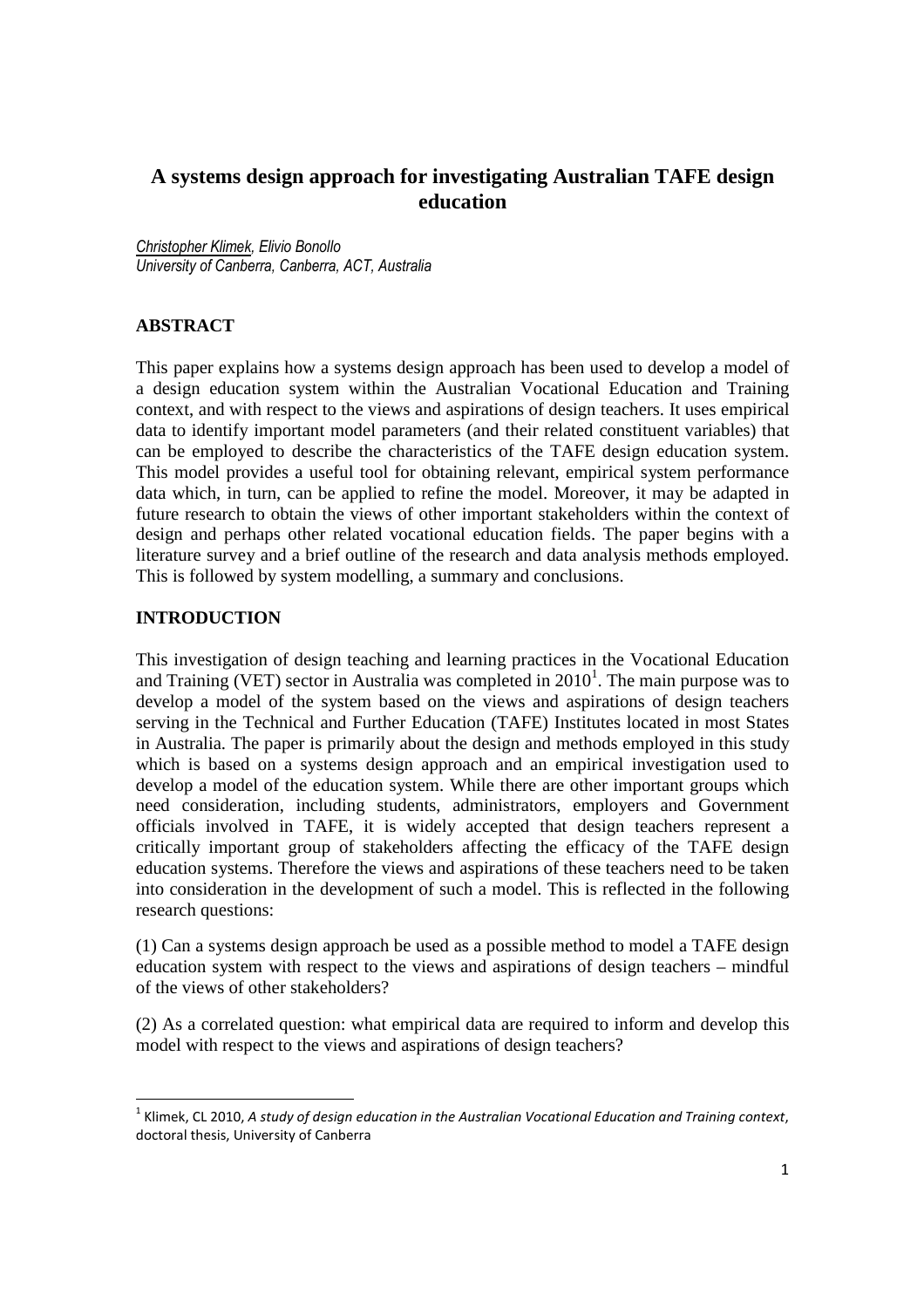## **LITERATURE REVIEW**

 $\overline{a}$ 

*The systems design approach:* This research project was initially guided by the authors' teaching and research experience at the Canberra Institute of Technology and the University of Canberra, respectively. A few explanatory remarks about what constitutes a *system* and a *systems approach* are in order: a *system* is a generic term which has many possible meanings, but in a design learning context it can be taken to mean a set of "objects" where these objects are the interconnected components of the system as a complex whole (Bonollo, 2010; Hall 1962; SESA, viewed 11.12.2008; INCOSE, viewed 11.12.2008).

In addition, the components of the system (i.e., the objects or *parameters*) usually have their own individual set of interconnected attributes or *constituent variables*. Systems can vary enormously in complexity and scale and, in many cases, often require a multidisciplinary *systems design or engineering* team to plan, analyse, design and implement the physical and operational system attributes, including the required human resources, technology (hardware and software) and standard operating procedures. But systems can also be relatively small in scale, such as a part of an education system, e.g., a TAFE design education sub-system, as is the subject of this paper – in a national VET education system. However, even though a multidisciplinary team would be normally required in a substantial development of such a system, the systems design approach can still be used to investigate and gain a better understanding of the main parameters of such an education sub-system, with specific participants, as explained later.

*The TAFE design education system:* Mindful of changes taking place over the last ten years, design education, as a subsystem of the TAFE system, has had to educate aspiring designers for employment in the creative industries as best as it could – given, that this is a relatively small area of the overall TAFE system. Some of the significant and wellknown changes include the introduction of a national TAFE system based on competency training and assessment, the development of Training Packages, new traineeships, implementation of an Australian Quality Training Framework (AQTF) and an explicit focus on developing in students the underpinning Employability Skills that replaced the Mayer Key Competencies<sup>2</sup>.

A study of design education in the VET sector (Roantree, 2000) investigated government reports and suggested that since the reforms to establish the Australian National Training Authority (ANTA) in 1992 (and since abolished in July 2005) were implemented, TAFE Institutes have continued to play a significant role in the training of designers and design assistants across a broad range of disciplines in the creative industries. These reforms included the move to a national training system after the publication of the Australian Government policy document *'Working Nation'* in 1994 (Commonwealth of Australia, 1994), which outlined the objectives of VET in the context of establishing an environment for economic growth. To ensure that a standardised and unified TAFE

<sup>2</sup> Mayer, E 1992, Putting general education to work: the key competencies report, Melbourne, Australian Education Council and Ministers for Vocational education Employment and Training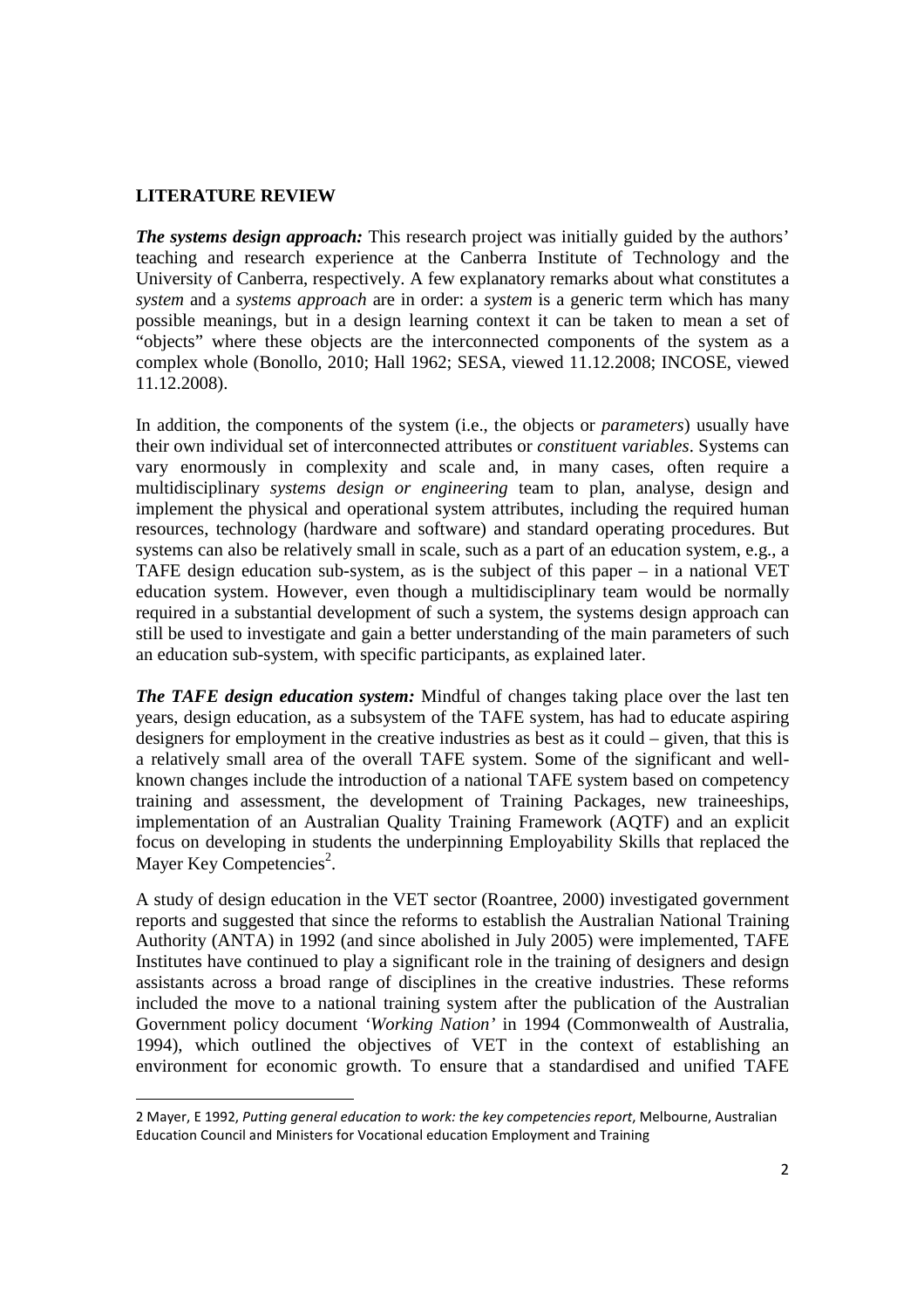system functions in each state and territory, a national Australian Standards Framework (ASF) for registration and accreditation, qualifications and skills standards was introduced by ANTA in the following years. These reforms also established the leading role of industry and union organisations in determining the required training needs and standards. However, practitioners and educators in the Arts and Design communities have been less enthusiastic about these changes due to their perception that competency standards were inconsistent with the aim of striving for excellence in art and design work, and may lead to less desirable standardised performance (Arts Training Australia, 1995). It appears that more research is required to clarify the views of teacher-stakeholders.

Another area of research by Chappell (2004) has focussed on developing innovative approaches to a more student-centred learning approach, and development of online pedagogies including the design of appropriate media for course content presentations for education purposes. More specifically, there has been little empirical research reported about design education teaching and learning practices in Australian TAFE institutions.

In the higher education context, understanding the nature of design thinking, design process and related underpinning theories has developed over time. Studies by Schön (1983), for example, indicate that the main teaching and learning activities in an architectural studio are consistent with *reflective practice:* a circumstance where students are thinking about what they are designing while actually engaging in the design process. Similar reflective practice circumstances occur in other design fields (Bonollo and Lewis, 1996). Middleton (2004) investigated the nature of design expertise and the transition from a novice through to a proficient and then to an expert design practice. He suggested that the kinds of research studies being employed might not be suitable for finding out about how teachers provide learning experiences to students. Moreover, the views of design teachers, as stakeholders, are not made clear. And this is an apparent gap in research data concerning the opinions, needs and aspirations of TAFE design teachers.

A report by Cartledge and Watson (2008) examined the implications of competency based training and national training packages for the teaching of design. However, the focus here was on assisting VET design educators to encourage the development of creativity across a range of business enterprises by examining training and assessment practices. Although a notable amount of consultation has occurred with the various stakeholders, further research is needed to investigate the structure and the interdependent relationships within the TAFE design education system and their impacts on design education outcomes.

#### **RESEARCH METHODS EMPLOYED**

Briefly, two levels of activity were used in this research project, namely: (1) An initial model of the noted design education system was proposed as shown in Figure 2 below. (2) A qualitative study was used to survey the design teachers participating in the study. The purpose of the latter was to obtain empirical data which could be used to further develop the initial model of the system with respect to the views of the teacher stakeholders; this qualitative study is outlined below followed by a description of the system modelling: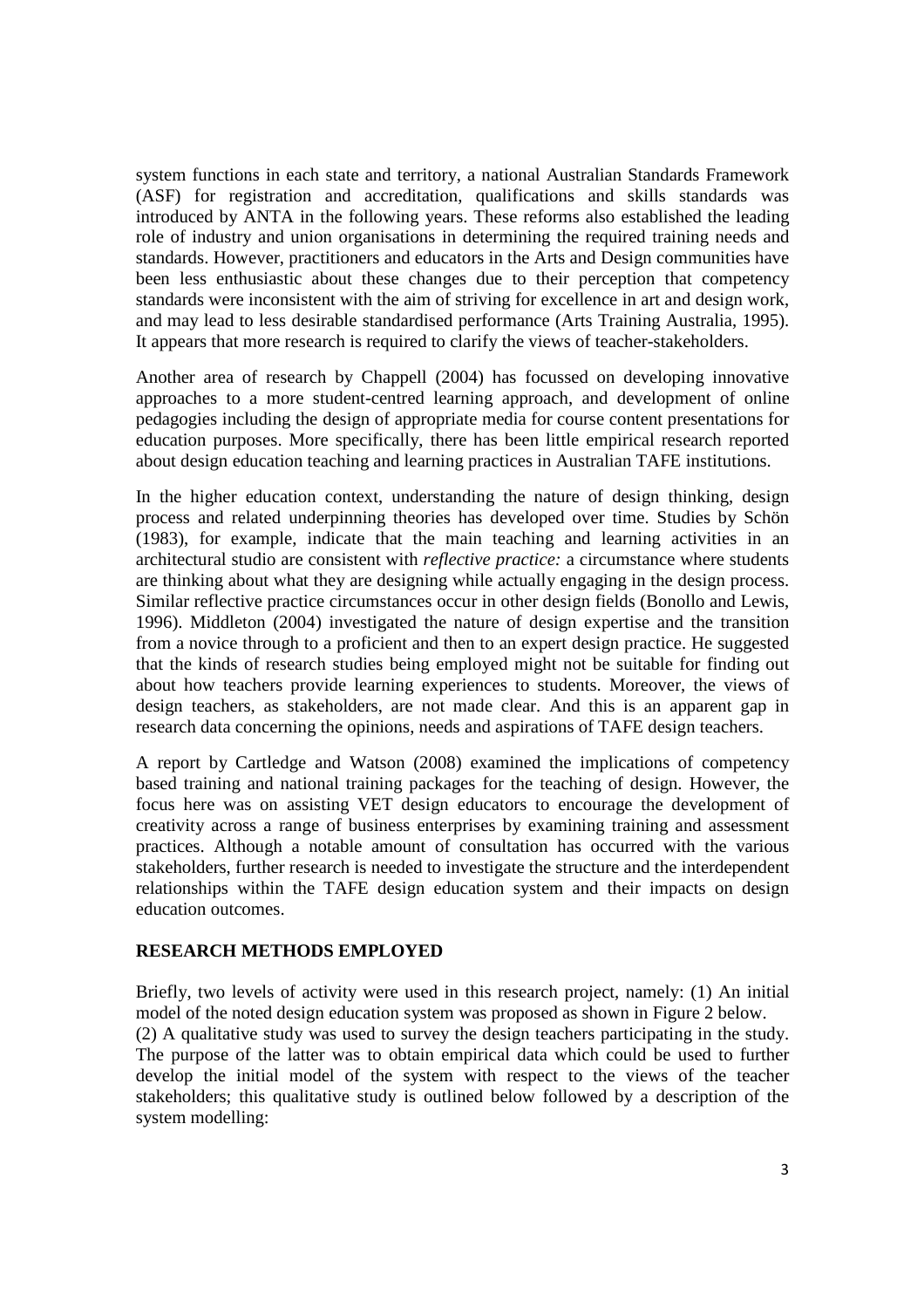

**Figure 1: Graphic outline of the procedures adopted in the research method** 

*Qualitative interviews – participant selection***:** The empirical fieldwork employed in this study involved Institutes and their staff members in every Australian state, except the Territories. This required arranging focus groups and/or individual interviews (in this case the lead author was regarded as a compatible peer given his TAFE background). A semi-structured interview method (Glanville, 1998; Hudelson, viewed 2008) was adopted. Applying the NVivo software enabled the frequency of distributions of participants' views (in relation to the parameters and their constituent variables) to be obtained. The frequency of specific responses was used to grade the relative importance of the participant responses.

There are approximately fifty (50) publicly funded Institutes of TAFE in Australia, and altogether over 246 public and private organisations that provide aspects of design education in a range of design disciplines (NTIS, viewed 2003). In this empirical field study, thirteen TAFE Institutes, across all Australian States (but not in the Territories),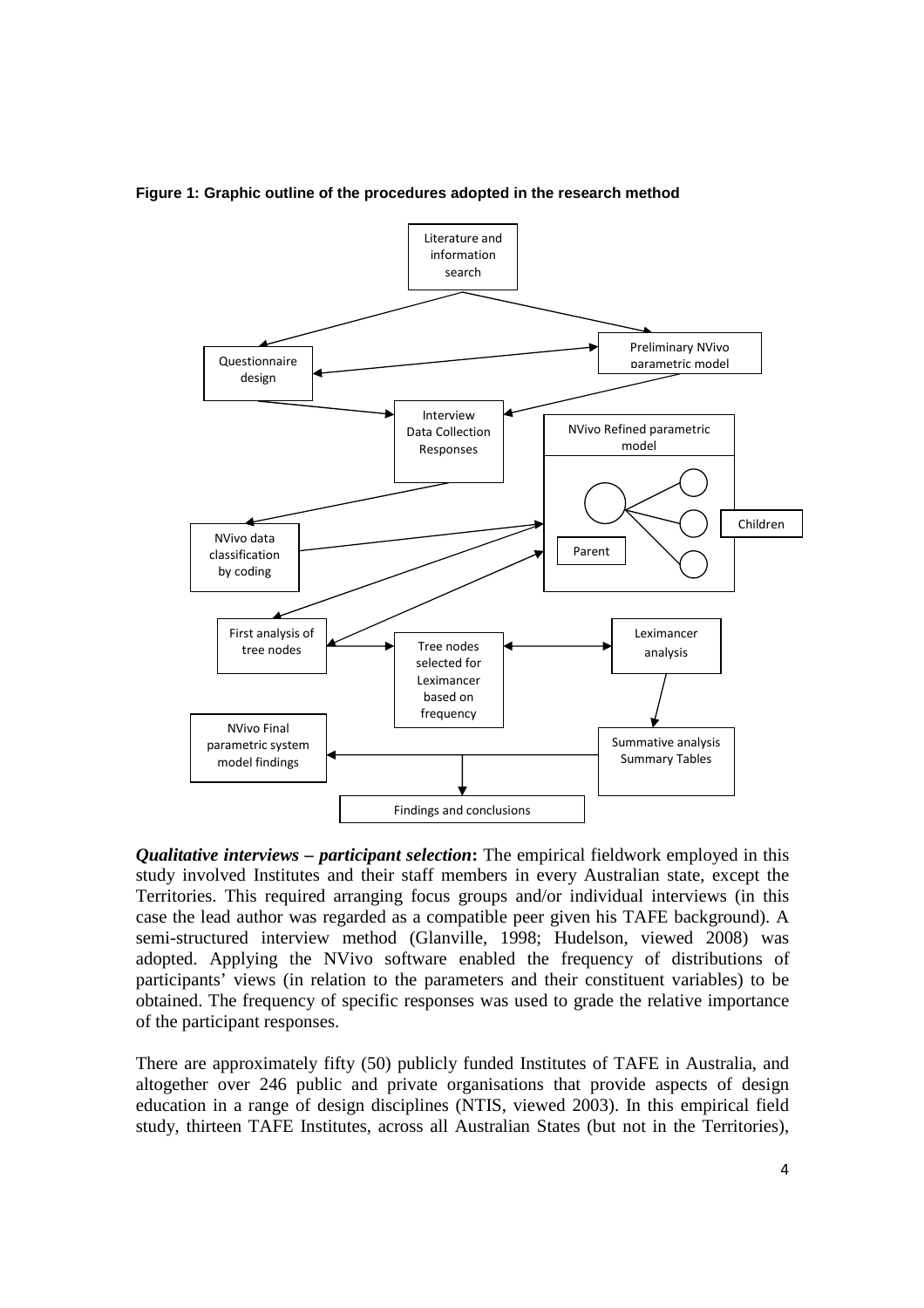were selected using the *Art & Design Education Resource Guide 2003,* (DG International Media Pty. Ltd., 2003) annual publication as a reference. This represents approximately a quarter (25%) of all public TAFE Institutes in Australia. As indicated in Table 1, a representative sample was selected from each State by ensuring that these TAFE institutes offered a broad range of design programs.

|     | <b>STATE</b> | <b>TAFE INSTITUTES</b>                             | <b>NUMBER OF</b>            |
|-----|--------------|----------------------------------------------------|-----------------------------|
|     |              |                                                    | <b>PATICIPANTS</b>          |
| 1.  | <b>NSW</b>   | Sydney Institute of TAFE – Enmore Design Centre    | 9                           |
| 2.  | <b>VIC</b>   | Gordon Institute of TAFE                           | 5                           |
| 3.  | VIC          | Swinburne University of Technology – TAFE Division | $\overline{2}$              |
| 4.  | VIC.         | Box Hill Institute of TAFE                         | 8                           |
| 5.  | <b>TAS</b>   | Institute of TAFE Tasmania - Launceston            | $\overline{2}$              |
| 6.  | <b>TAS</b>   | Institute of TAFE Tasmania - Hobart                | $\overline{2}$              |
| 7.  | <b>QLD</b>   | Southbank Institute of TAFE - Morningside Campus   | 4                           |
| 8.  | QLD          | Sunshine Coast Institute of TAFE - Cooloola Campus | 4                           |
| 9.  | WA.          | Central TAFE – Perth City Campus                   | $\mathcal{D}_{\mathcal{L}}$ |
| 10. | WA.          | Central TAFE - Leederville Campus                  | 8                           |
| 11. | <b>SA</b>    | SA TAFE - Croydon Park                             | 5                           |
| 12. | SA.          | SA TAFE - Tea Tree Gully Campus                    | 3                           |
| 13. | VIC          | <b>RMIT – TAFE Division</b>                        | 3                           |
|     |              | TOTAL                                              | 57                          |

*Qualitative interviews – questionnaire design***:** The lead author conducted the interviews and used a general plan of inquiry, but not a complete set of questions that had to be asked in a particular way. From related experience, he was also familiar with the types of questions to be asked in order to obtain relevant information flexibly. Babbie (2005) found that when properly done the questions are not biased or too inquisitive, and field research interviewing can allow one to find out what is happening.

The methods employed in this investigation are more in line with the *Proximal Similarity Model* approach to generalisation as suggested by Trochim (2006). Under this model consideration is given to different contexts where generalisations may be made, and developing a presumption about which context is more or less similar to this study. For instance, there are similar TAFE Institutes which have similar design teaching practitioners working in them, which in turn are similar to those included in this study. Concepts associated with Grounded Theory and the Discourse Analytic methods were also found to be useful for analysing the empirical data. A brief review of these methods follows:

*Grounded theory***:** According to Punch (2000), this form of research, which often begins with *"theoretical and philosophical considerations of paradigm"*, can be described as a *"pragmatic"* method. Related to this, the Grounded Theory Method (GTM) was assumed to be relevant due to the apparent scarcity of empirical data concerned with TAFE design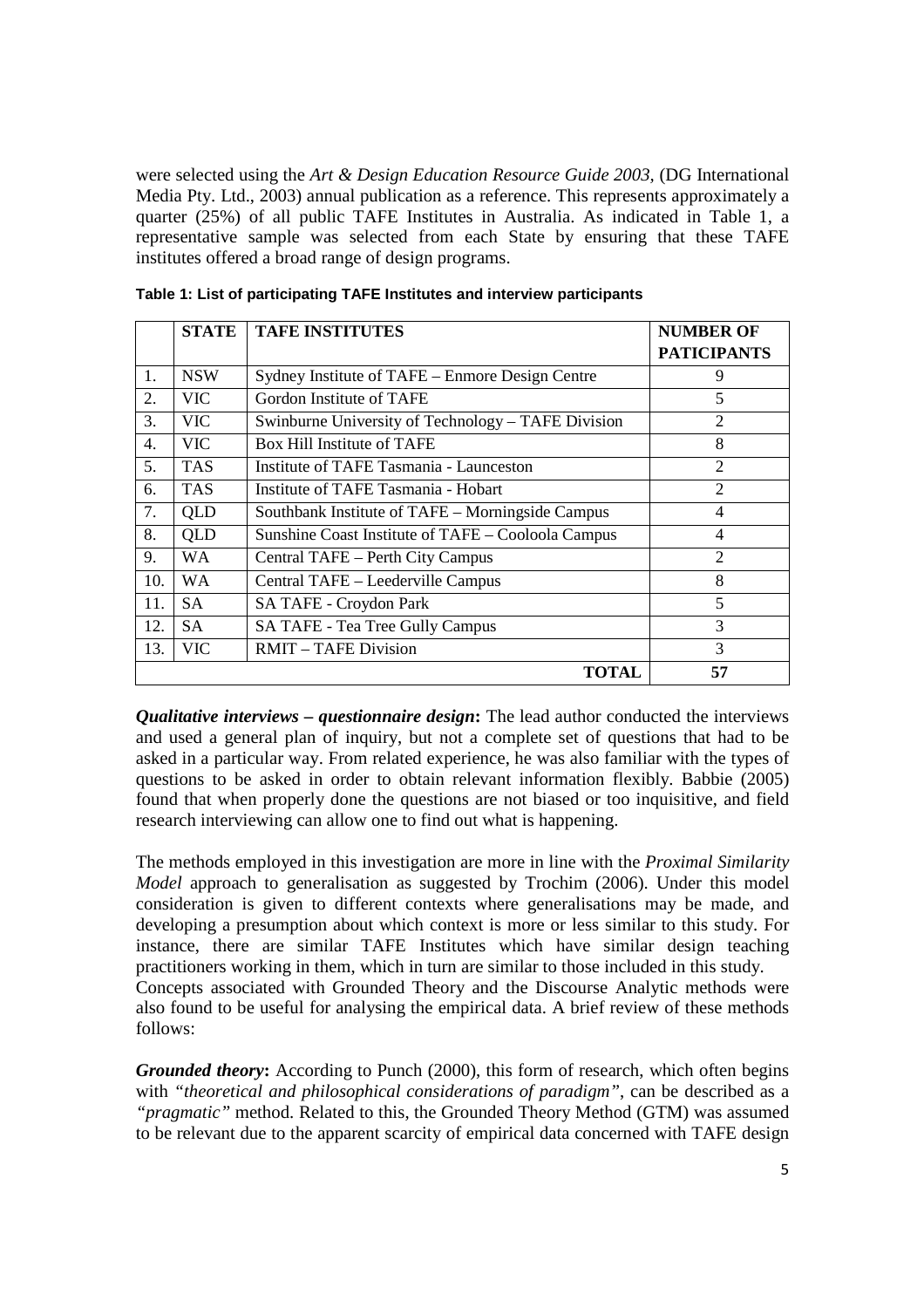education in Australia. As described by Glaser and Strauss (1967) the developers of GTM, this form of research begins with a research situation. Babbie (2005) states, that through inductive studies of a situation, grounded theory seeks to develop a theory from the constant analysis of the patterns, themes and common categories, discovered in interview or observational data, which provide an explanation of the situation.

*The discourse analytic method***:** A form of qualitative analysis that was found to be useful in this research is the discourse analytic method described by Talja (1999) who argued that participants' interpretations are much more context-dependent and variable than is usually acknowledged.

## **SYSTEM MODELLING**

The second level of activity noted earlier began by proposing a simple model of the TAFE design education system as shown graphically in Figure 2, below. Although incomplete at this stage, this established a basis for interviewing design education teachers – using the above qualitative methods - with respect to the parameters that were perceived to characterise the system. As the research project progressed it was found, from the empirical data collected, that there were additional parameters (with constituent variables) that could be used to construct a more complete model as presented later in this paper. In view of the substantial empirical data involved, these models were developed with the aid of NVivo7 qualitative analysis software (QSR International, 2006) and Leximancer software (2009).

Referring to Figure 2 below, it will be noted this initial model has five (5) "parent nodes" representing the well-known, important *parameters*: *Curriculum Development; Student/Staff Selection; Program Delivery; Assessment* and *Reflection and Evaluation*. There are also twenty (20) "children nodes," in NVivo terminology, representing the *constituent variables* of these parameters, and together they make up a "tree node". This model shows, in a reasonably plausible manner, how the system design approach may proceed from *curriculum design and development* through to *reflection and evaluation* of the system as a whole in a way consistent with the usual phases of the design process (Bonollo, 2010). From Figure 2, it may be assumed that the system-produced outcomes would be obtained primarily from the interrelationships between the *parameters* and *constituent variables*, with substantial interdependence between them. In an ideal sense, these outcomes can result from efforts to achieve a satisfactory fit and balance between competing needs of stakeholders' interests, mindful of the available human and material resources, technologies and funds. To expand on this systems design approach, it follows, that a TAFE design education system may be considered as an ensemble of interconnected parameters (*objects*, with constituent variables), that together (i.e., holistically), produce educational outcomes that would not otherwise be achieved by any one of them independently.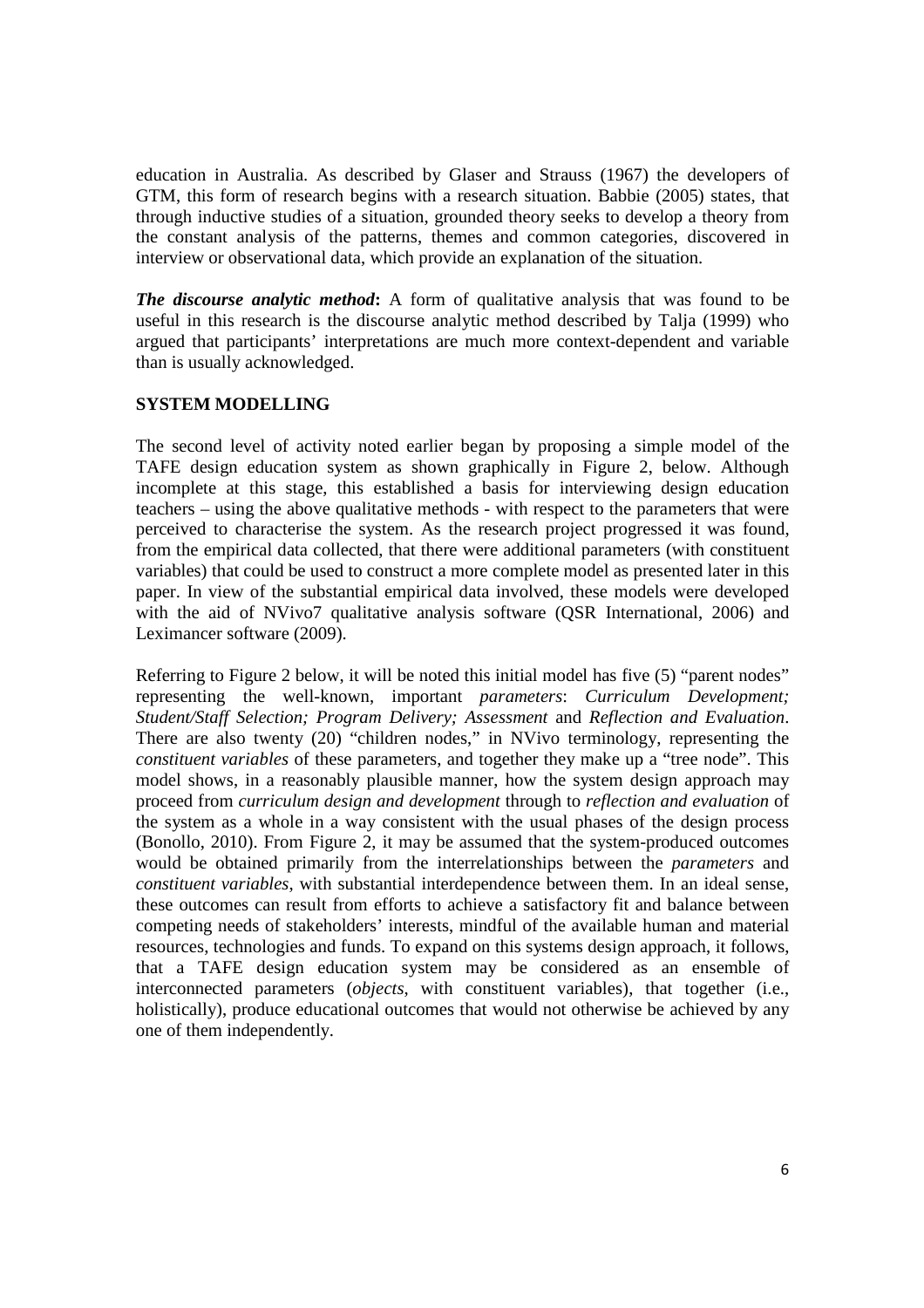

**Figure 2: Schematic diagram of proposed, initial parametric model generated using NVivo software and the systems design approach - illustrating tree-nodes, parents and children** 

*A refined parametric model of the TAFE design education system***:** An important section of a more complete model of the TAFE design education system is illustrated in Tables 2 and 3 inclusive, on the following pages. It will be seen that there are now many more parameters (8 out of a total of 13 – see Figure 3 below), and constituent variables (43 out of a total of 86) involved compared to the initial theoretical model (Figure 1). By way of explanation, in addition to Tables 2 and 3, other similar tables were developed for this model of the system comprising 13 interdependent parameters and 86 constituent variables. For brevity these are not tabled here but are summarised in the conclusions section of the paper in Figure 3. A full description is given in Klimek (2010).

As will be noted in Tables 2 and 3, the parameters and their constituent variables are in alphabetical order in the main window entitled "Tree Nodes". From the left hand side, the first column provides the names of the tree nodes and their constituent variables (indented to the right). The next two columns show the number of sources (transcripts) and individual coded references pertaining to particular variables. Note that only the constituent variables have the number of sources and references listed. The date when the tree node was created is shown in the next column to the right.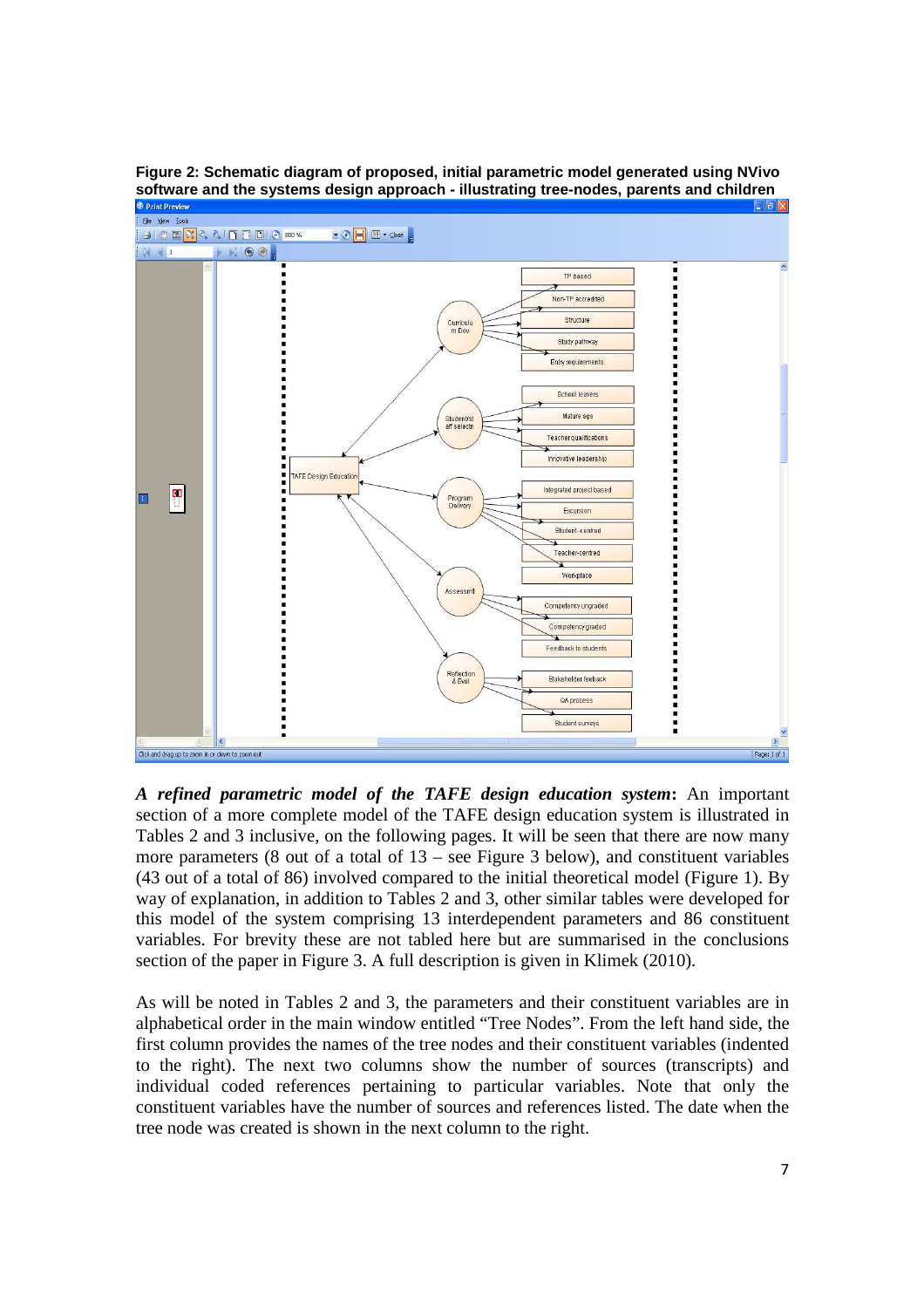**Table 2: Partial view of a refined parametric model of the TAFE Design Education System – parameters and their constituent variables shown expanded here: ASSESSMENT; ATTITUDES and CURRICULUM DESIGN**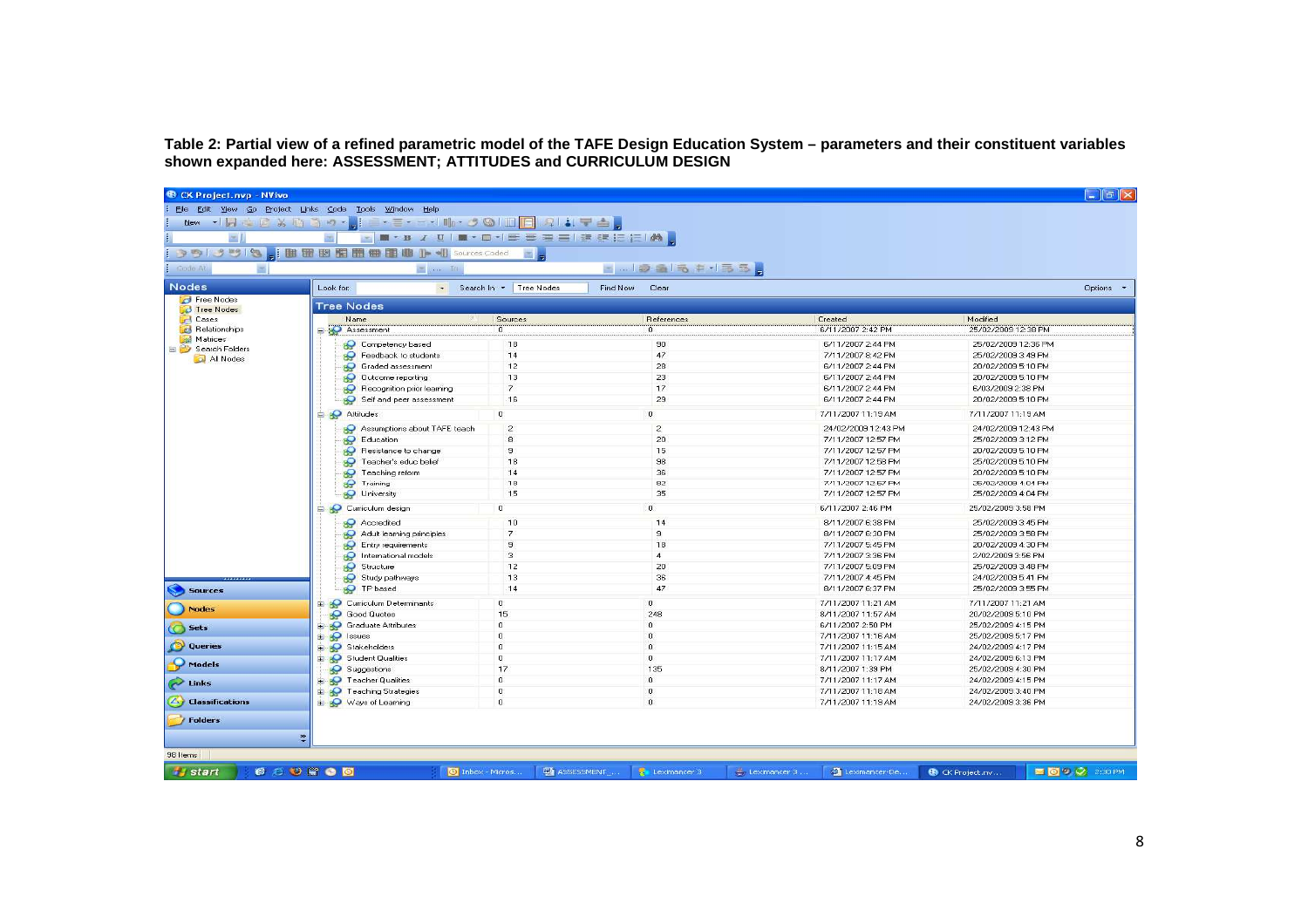Table 3: Partial view of a refined parametric model of the TAFE Design Education System – parameters and their constituent variables<br>shown expanded here: CURRICULUM DETERMINANTS; GOOD QUOTES; GRADUATE ATTRIBUTES; STAKEHOLD

|                                     | File Edit View Go Project Links Code Tools Window Help<br>New * H & @ X @ S 0 * H = * = * - * Mr * 8 0 10 F A   1 + 4 } |                             |                |                                         |                                          |
|-------------------------------------|-------------------------------------------------------------------------------------------------------------------------|-----------------------------|----------------|-----------------------------------------|------------------------------------------|
| $=$ $\Box$                          |                                                                                                                         | ▼■▼B / U  ■▼ロマ 事事理目 違非に狂 角。 |                |                                         |                                          |
|                                     |                                                                                                                         |                             |                |                                         |                                          |
|                                     | うち 3 3 3 日 田田田田田田田田   1 1 Sources Coded                                                                                 |                             |                |                                         |                                          |
| <b>COL</b>                          | <b>Explored In</b>                                                                                                      |                             | - 山野島馬主州馬島     |                                         |                                          |
|                                     | Look for:                                                                                                               | > Search In > Tree Nodes    | Find Now Clear |                                         |                                          |
| Free Nodes                          | <b>Tree Nodes</b>                                                                                                       |                             |                |                                         |                                          |
| <b>C</b> Tree Nodes<br><b>Cases</b> | Name                                                                                                                    | Sources                     | References     | Created                                 | Modified                                 |
| <b>Relationships</b>                | <b>ED</b> Attitudes                                                                                                     | n                           | n              | 7/11/2007 11:19 AM                      | 7/11/2007 11:19 AM                       |
| Matrices                            | Curriculum design<br>Œŀ.                                                                                                | n                           | $\circ$        | 6/11/2007 2:46 PM                       | 25/02/2009 3:58 PM                       |
| Search Folders                      | Curriculum Determinants                                                                                                 | n                           | $\Omega$       | 7/11/2007 11:21 AM                      | 7/11/2007 11:21 AM                       |
| All Nodes                           |                                                                                                                         | 11                          | 23             |                                         | 20/02/2009 5:10 PM                       |
|                                     | Articulation                                                                                                            | 16                          | 70             | 7/11/2007 1:25 PM<br>7/11/2007 1:25 PM  | 20/02/2009 5:10 PM                       |
|                                     | Design practice                                                                                                         | 17                          | 52             | 7/11/2007 1:25 PM                       | 20/02/2009 5:10 PM                       |
|                                     | Emerging training needs<br>Getting a job                                                                                | 15                          | 33             | 7/11/2007 1:25 PM                       | 25/02/2009 4:48 PM                       |
|                                     | Industry feedback                                                                                                       | 14                          | 38             | 7/11/2007 1:25 PM                       | 25/02/2009 3:11 PM                       |
|                                     | Industry training needs                                                                                                 | 18                          | 79             | 7/11/2007 1:25 PM                       | 25/02/2009 3:06 PM                       |
|                                     | National Training Standards                                                                                             | 10                          | 29             | 7/11/2007 1:26 PM                       | 20/02/2009 5:10 PM                       |
|                                     | Qualifications                                                                                                          | 9                           | 31             | 7/11/2007 1:26 PM                       | 25/02/2009 4:46 PM                       |
|                                     | Resources                                                                                                               | 8                           | 22             | 7/11/2007 1:26 PM                       | 20/02/2009 5:10 PM                       |
|                                     | Skill gap                                                                                                               | 14                          | 39             | 7/11/2007 1:26 PM                       | 20/02/2009 5:10 PM                       |
|                                     | Student training needs                                                                                                  | 17                          | 65             | 7/11/2007 1:26 PM                       | 25/02/2009 3:06 PM                       |
|                                     | Technical operational skilling                                                                                          | э                           | 15             | 7/11/2007 1:26 PM                       | 20/02/2009 5:04 PM                       |
|                                     | Technology                                                                                                              | 10                          | 23             | 7/11/2007 2:51 PM                       | 25/02/2009 4:39 PM                       |
|                                     |                                                                                                                         |                             |                |                                         |                                          |
|                                     | Good Quotes                                                                                                             | 15<br>$\mathbf 0$           | 248<br>0       | 8/11/2007 11:57 AM<br>6/11/2007 2:50 PM | 20/02/2009 5:10 PM<br>25/02/2009 4:15 PM |
|                                     | <b>S</b> Graduate Attributes                                                                                            |                             |                |                                         |                                          |
|                                     | Design skills                                                                                                           | 11                          | 39             | 6/11/2007 2:50 PM                       | 25/02/2009 4:15 PM                       |
|                                     | Employability                                                                                                           | 18                          | 78             | 6/11/2007 2:50 PM                       | 25/02/2009 4:37 PM                       |
|                                     | <b>BO</b> Issues                                                                                                        | ö                           | ö              | 7/11/2007 11:16 AM                      | 25/02/2009 5:17 PM                       |
|                                     | Stakeholders                                                                                                            | $\Omega$                    | $\sigma$       | 7/11/2007 11:15 AM                      | 24/02/2009 4:17 PM                       |
|                                     | Industry role                                                                                                           | 13                          | 42             | 7/11/2007 11:15 AM                      | 24/02/2009 4:17 PM                       |
| Sources                             | Learners                                                                                                                | $\overline{4}$              | 6              | 7/11/2007 4:47 PM                       | 20/02/2009 4:30 PM                       |
|                                     | Role of Government                                                                                                      | $\mathbf{s}$                | 11             | 7/11/2007 11:15 AM                      | 20/02/2009 5:10 PM                       |
|                                     | TAFE role                                                                                                               | 14                          | 33             | 7/11/2007 11:15 AM                      | 24/02/2009 4:17 PM                       |
|                                     |                                                                                                                         | n                           | $\alpha$       | 7/11/2007 11:17 AM                      | 24/02/2009 6:13 PM                       |
| Queries                             | Student Qualities                                                                                                       |                             |                |                                         |                                          |
|                                     | Mature age students                                                                                                     | 16                          | 49             | 7/11/2007 1:05 PM                       | 24/02/2009 6:13 PM                       |
| Models                              | School Leavers                                                                                                          | 16                          | 60             | 7/11/2007 1:05 PM                       | 24/02/2009 6:13 PM                       |
|                                     | Selection criteria                                                                                                      | 14                          | 33             | 7/11/2007 1:05 PM                       | 20/02/2009 5:10 PM                       |
|                                     | Student selection                                                                                                       | 16                          | 57             | 7/11/2007 1:05 PM                       | 24/02/2009 5:48 PM                       |
| 4 Classifications                   | Suggestions                                                                                                             | 17                          | 135            | 8/11/2007 1:39 PM                       | 25/02/2009 4:30 PM                       |
|                                     | <b>E-80</b> Teacher Qualities                                                                                           | n                           | 0              | 7/11/2007 11:17 AM                      | 24/02/2009 4:15 PM                       |
| <b>Folders</b>                      | Innovation leadership                                                                                                   | 14                          | 46             | 7/11/2007 1:04 PM                       | 24/02/2009 4:14 PM                       |
|                                     | Staff qualifications                                                                                                    | 16                          | 51             | 7/11/2007 1:04 PM                       | 24/02/2009 4:14 PM                       |
|                                     | TACCA-salar                                                                                                             |                             |                | <b>221120071.04.011</b>                 | 2010212000 4.27 BM                       |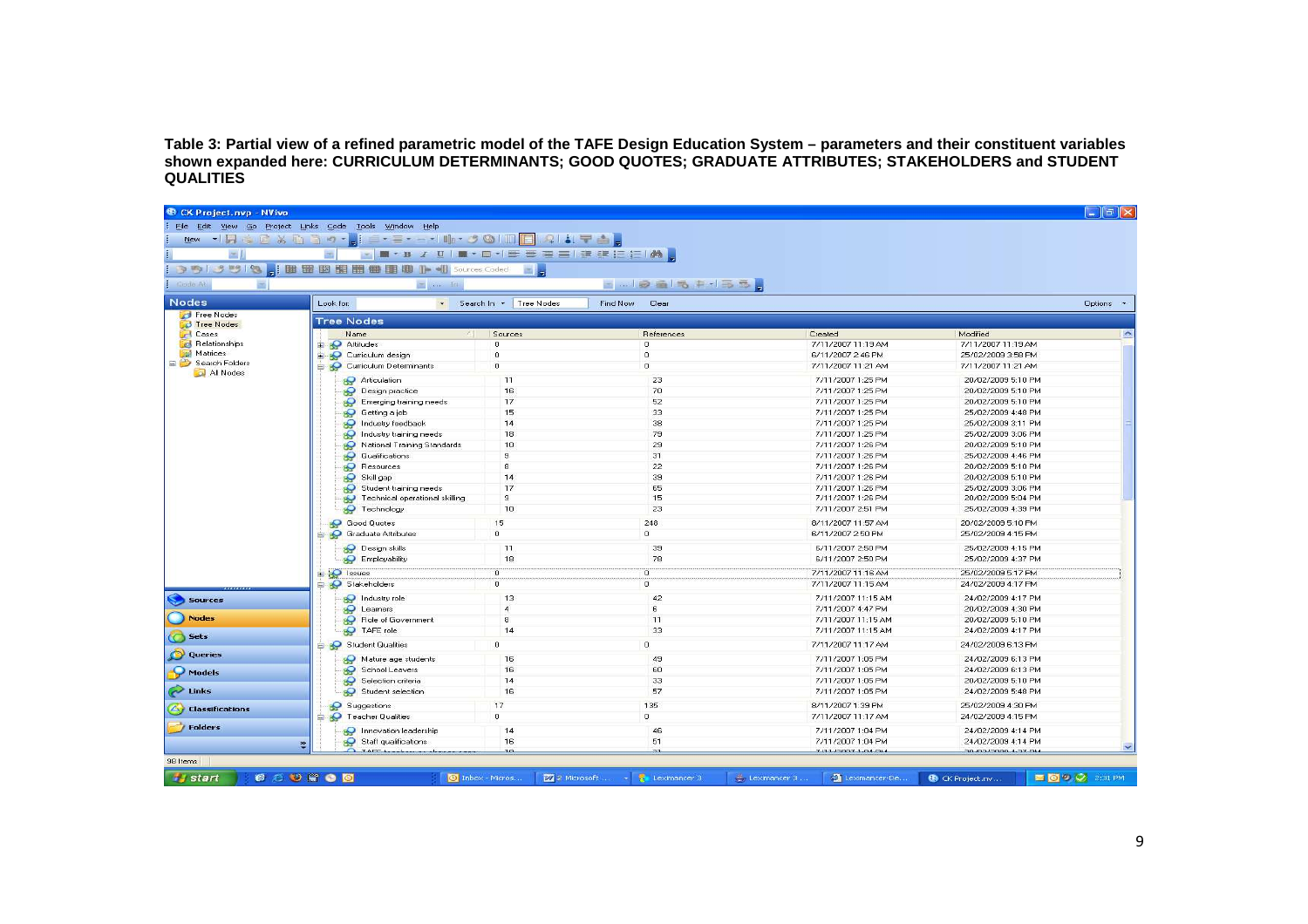## **SUMMARY AND CONCLUSIONS**

As foreshadowed in the introduction, this paper is primarily about the design and methods employed in a study of a design education system in the Australian VET sector. A novel method of modelling a design education system has been proposed. The study is based on a systems design approach together with an empirical investigation that was used to develop a parametric model of the education system.

The literature review has indicated that although a notable amount of consultation has occurred with the various stakeholders in TAFE, further research is needed to investigate the structure and the interdependent relationships within the TAFE design education system and their impacts on design education outcomes.

It has been shown that the views and aspirations of design teachers need to be taken into consideration in the development of such a model, bearing in mind that similar studies, involving other stakeholders such as employers and students, need to be part of future research. The details of the empirical results about the views and aspirations of design teachers have been restricted in this work to informing the model developed and will be the subject of future papers (Klimek, 2010). The study addressed two research questions, namely:

(1) Can a systems design approach be used as a possible method to model a TAFE design education system with respect to the views and aspirations of design teachers – mindful of the views of other stakeholders?

(2) As a correlated question: what empirical data are required in order to inform and develop this model with respect to the views and aspirations of design teachers?

It is found that the initial hypothetical system model proposed (Figure 1) was incomplete and that application of the systems design approach (in keeping with research question 1) can be used, in combination with empirical data (derived from a qualitative study of the views of design teachers as per research question 2) to develop a refined model of the TAFE design education system.

The refined model of the design education system partly illustrated in the above tables is summarised in Figure 3 below. This provides a more complete conception of the characteristics of the design education system. The parameters illustrated (*objects* of the system) include: *Stakeholders, Attitudes; Curriculum Design, Curriculum Determinants; Student and Teacher Qualities; Teaching Strategies; Ways of Learning; Assessment, Graduate Attributes,* and also include virtual parameters such as*: Good Quotes; Suggestions* and *Issues*.

This model reflects the utility of the systems design approach, in conjunction with an empirical investigation, for identifying parameters of importance that may not be immediately apparent from a hypothetical viewpoint. It thus represents an important research tool.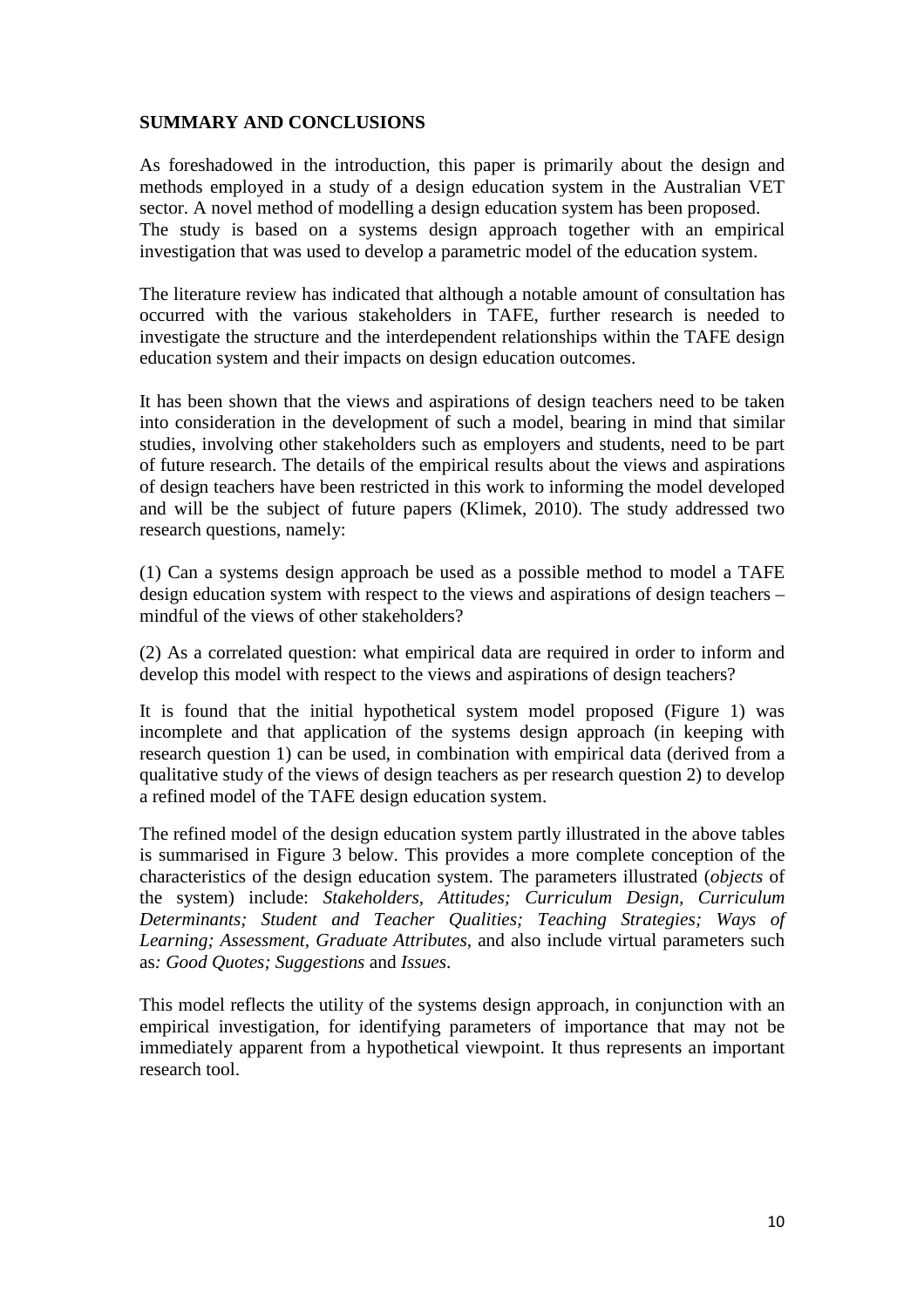

#### **Figure 3: Summary of the refined parametric model of the TAFE design education system (shown schematically)**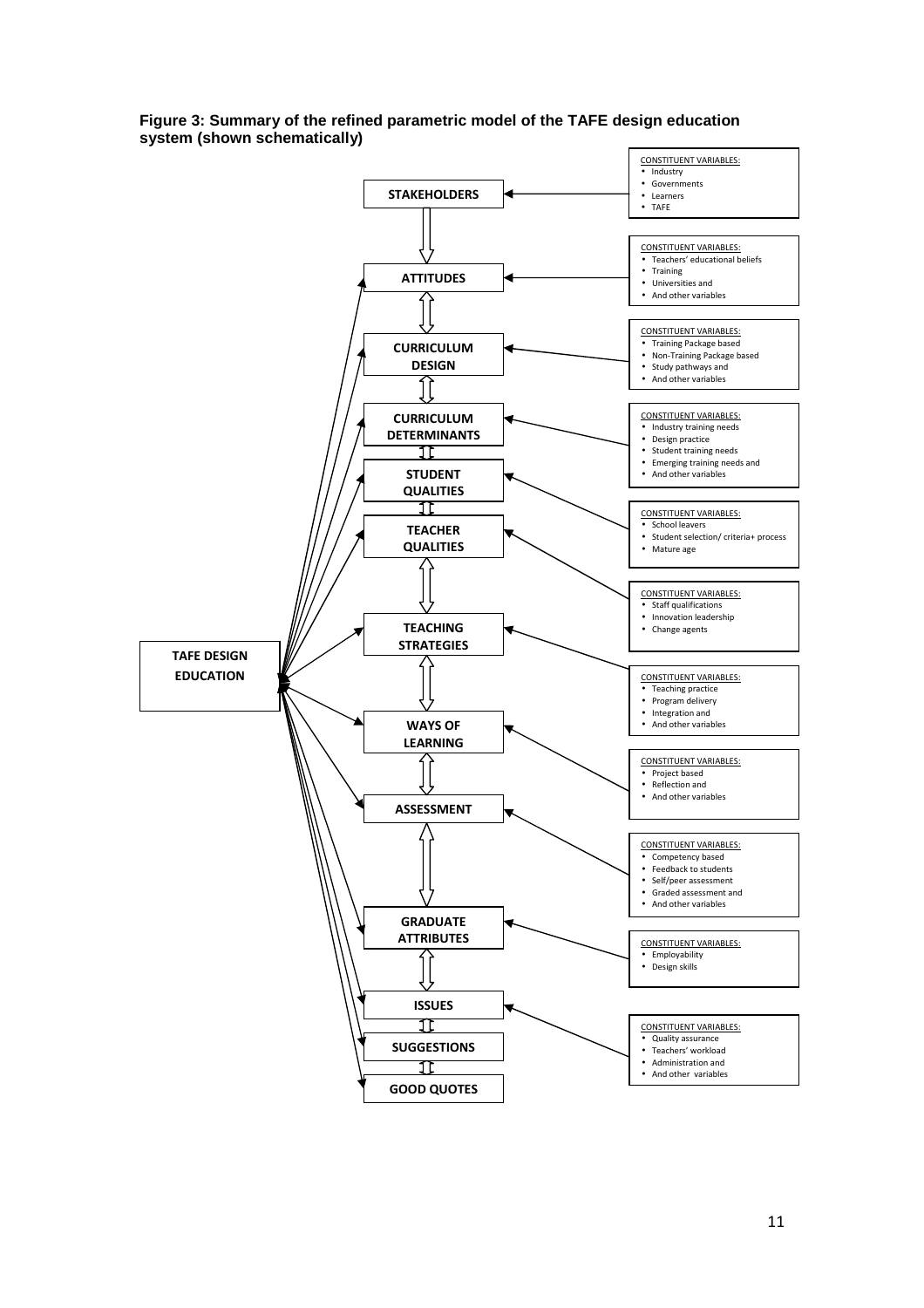In conclusion, it is found that taking the systems design approach to TAFE design education requires paying particular attention to the inherent reasons for developing such an educational system. This is important in developing an accurate model of the system. Ideally, the system developers would have based their design of the system on all of the relevant clients' or stakeholders' needs. In this research project, not unexpectedly, the design teachers in the TAFE design education system are pivotal stakeholders who interact with the other stakeholders during most of the phases of design education development, delivery and evaluation processes. Knowledge about their views and aspirations is therefore important for developing an effective understanding of the TAFE design education as indicated by the many interdependent relationships among the parameters and variables in the above Figure and Tables. This approach has the potential to lead to improvements to the design education system on the basis of what these particular stakeholders perceive to be important mindful of available resources.

## **REFERENCES**

*Art & Design Education Resource Guide 2003,* DG International Media Pty Ltd 2003, Sydney, Australia.

Arts Training Australia 1995, *Mapping the visual arts and crafts,* ATA, Woolloomooloo, NSW.

Babbie, E 2005, *The basics of social research*, Thomson Wadsworth, Belmont CA.

Bonollo, E 2010, *Product Design: a course in first principles*, ISBN 9780980611403, LBPublications, ACT (lb.publications@gmail.com).

Bonollo, E & Lewis, WP 1996, *The industrial design profession and models of the design process,* Design & Education, vol 6, no 2, Design Education Council of Australia (DECA), Australia.

Cartledge, D & Watson, M 2008, *Creating place: design education as vocational education and training*, NCVER, Adelaide, SA.

Chappell, C 2004, *Changing pedagogy: contemporary vocational learning,* OVAL Research Working Paper 03-12, Faculty of Education, University of Technology, Sydney.

Commonwealth of Australia, (COA) 1994, *Working Nation,* Canberra, Australia.

Glanville, R 1998, *Keeping faith with the design in design research*, Design Research Society Conference, (ed. Robertson A), viewed February 2004, <www.dmu.ac.uk/ln/4dd/drs9.html>.

Glaser, B & Strauss, A 1967, *The discovery of grounded theory: strategies for qualitative research*, Chicago, Aldine.

Hall, AD 1962, *A methodology for systems engineering*, D Van Nostrand, Princeton, New Jersey.